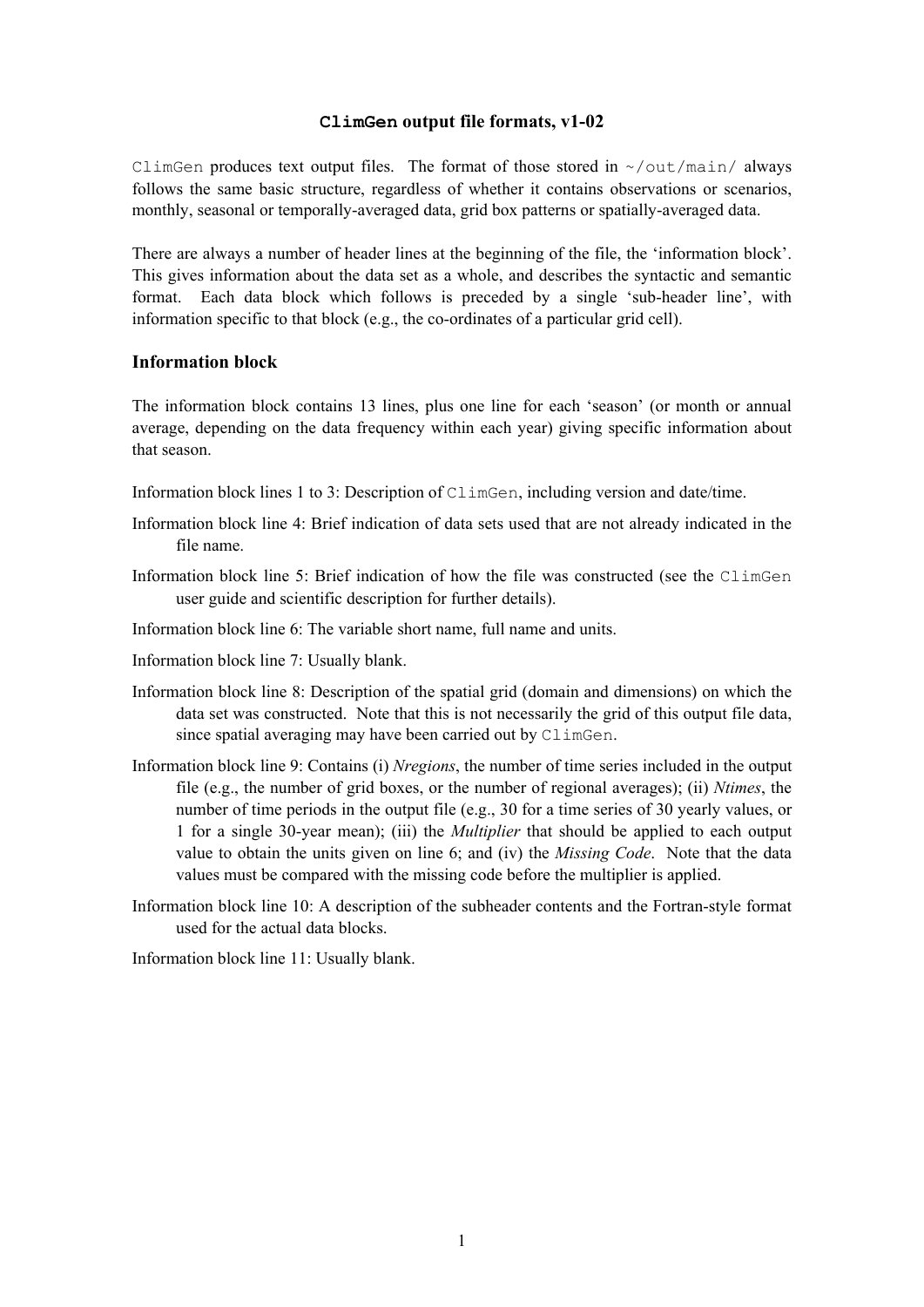Information block lines 12 to 12+*Nseasons*: A definition of the months/seasons/annual-means included in the output file. Each line in this header block defines the output for each of the columns in the output data. A  $T$  (=true) under a month indicates that this month is included in the output for this column, while an  $F$  (=false) indicates that this month is not included. If the output contains individual months only, then each line in this header block will have only one  $T$  and eleven  $Fs$ , with the  $T$  indicating which month corresponds to this column of data. If there are Ts only under, say, Jun, Jul and Aug, then a June– July–August seasonal average value (or total value for precipitation and wetdays) will be contained in the output file. If there are Ts under all months, then an annual mean will be contained in the output file for this column. The final value in each line in this header block (labelled BEG) indicates which month the seasonal/annual-mean was started from. If there are  $\text{Ts}$  under all months and  $\text{BEG=1}$ , it will be a January–December annual mean, while if BEG=10, it will be an October–September annual mean. For a boreal winter seasonal mean, there will be Ts under Jan, Feb and Dec, and BEG will be set to 12. Note that in this latter case (and similar cases), the final time period in the output file will be set to the missing code for this column, because this is an average of the December value from within the selected period and the January and February values in the next year (outside the selected period, and thus unavailable). Any seasonal average that spans the December–January boundary will be recorded under the year in which the seasonal average began (i.e., a boreal winter seasonal mean for 2040 will comprise December 2040 and January–February 2041).

Information block line 13+*Nseasons*: Usually blank.

## **Data blocks**

Data values for each regional average or each grid box are given in individual data blocks; the number of data blocks in the file is given by *Nregions* (see 'Information block line 9' above). Each data block contains one subheader line and *Ntimes* lines of data.

The subheader line contains (i) an index number for each region/grid box; the row (for north/south) and column (for east/west) of the grid box included in this region that is farthest (ii) north, (iii) east, (iv) south and (v) west, respectively; the (vi) latitude and (vi) longitude of the centre of the box/region; and (vii) a name for the box/region. Latitudes north of the equator are positive, south of the equator are negative. Longitudes west of the Greenwich meridian are negative, east of the meridian are positive.

If the output file contains individual grid boxes (e.g., if it contains all land grid boxes across the globe) rather than regional averages, then the grid box that is farthest north, east, south and west in each "region" will of course all be exactly the same, single grid box. In this case, the (ii) north and (iv) south values will be identical, as will the (iii) east and (v) west values. The latitude and longitude will be the exact centre of the grid box. Because it is not possible to give a proper name to each grid box across the globe, the "name" will usually be the grid box column and row.

If the output file contains regional averages (e.g., country means), then the subheader lines indicate the overall span of data locations and an approximate centre for each region, together with a meaningful name. However, the full definition of which grid boxes contribute to each regional mean is not given in the ClimGen output file.